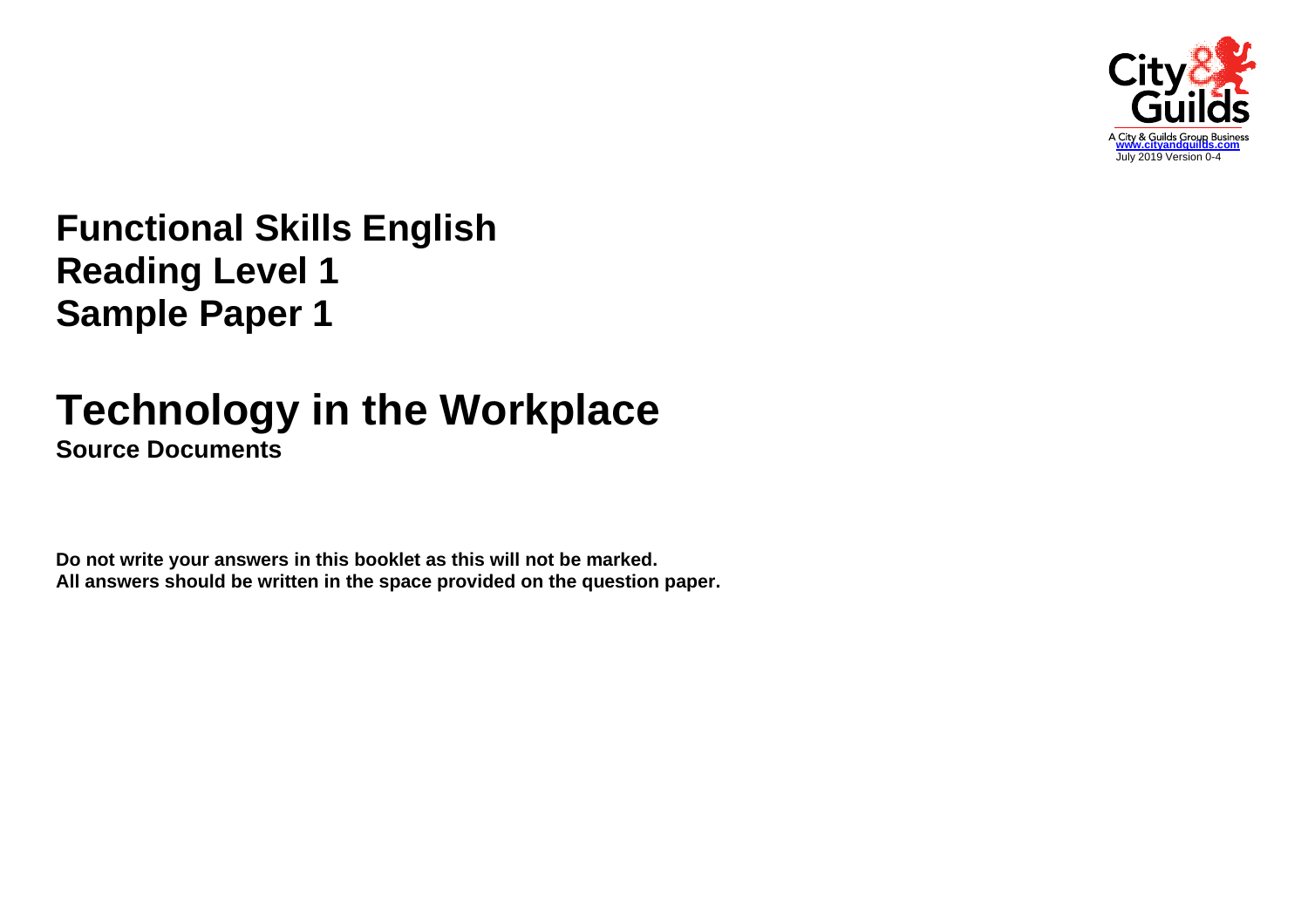Read both documents.

Use **Document 1** to answer questions 1 to 8. Use **Document 2** to answer questions 9 to 18. Use **both** documents to answer questions 19 and 20.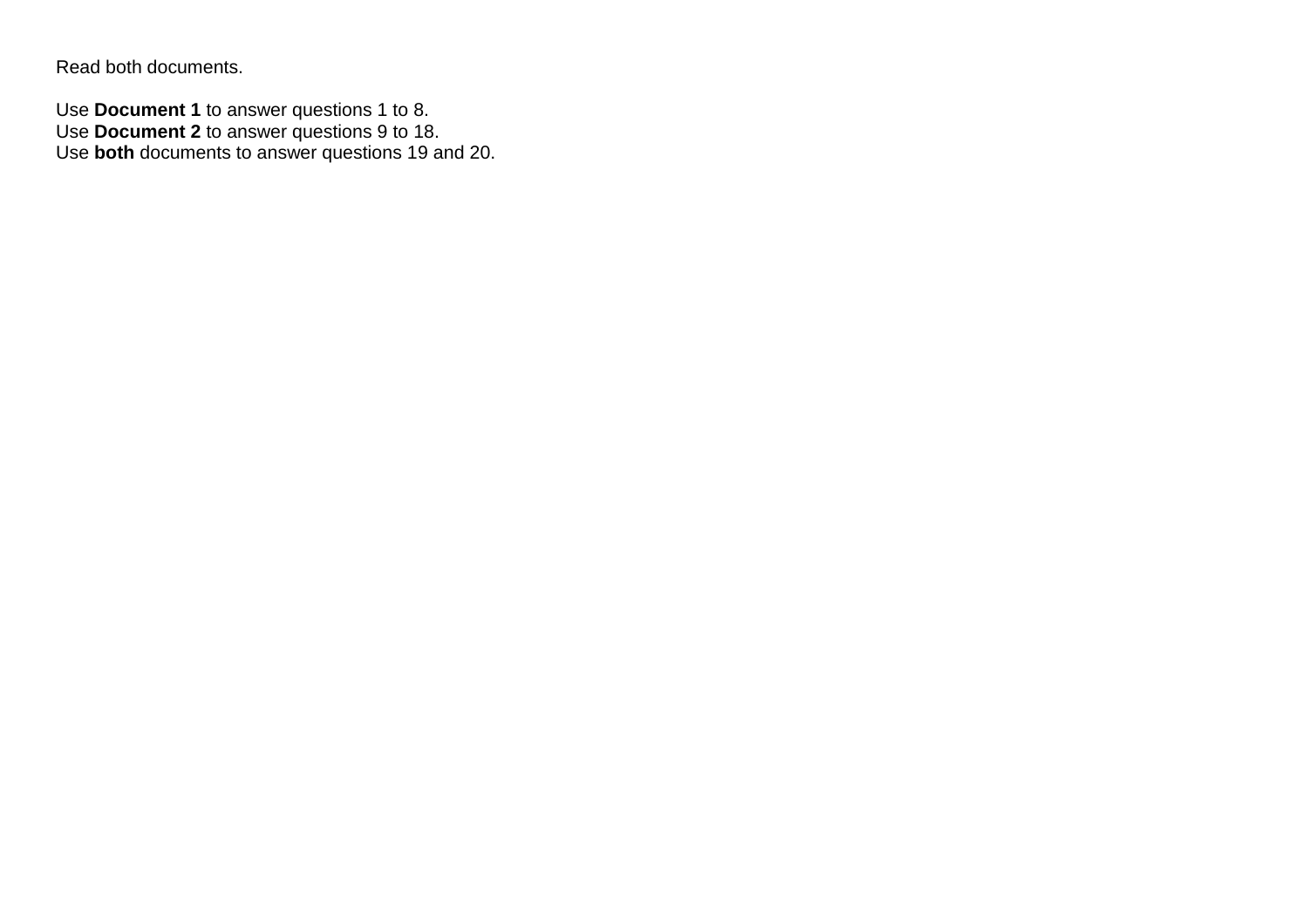## **Document 1**

| <b>*Chron</b><br>Local                                                                                                                                                                                                                   | <b>About Us</b><br><b>Business</b> Advertising<br>Jobs                                                                                                                                                                                                                                                                                                                                                                                                                   |
|------------------------------------------------------------------------------------------------------------------------------------------------------------------------------------------------------------------------------------------|--------------------------------------------------------------------------------------------------------------------------------------------------------------------------------------------------------------------------------------------------------------------------------------------------------------------------------------------------------------------------------------------------------------------------------------------------------------------------|
| <b>Related Articles</b>                                                                                                                                                                                                                  |                                                                                                                                                                                                                                                                                                                                                                                                                                                                          |
| 1. The Downside of Digital<br><b>Communication Read</b>                                                                                                                                                                                  | The Disadvantages of Technology in the Workplace<br>by Mary Nestor-Harper                                                                                                                                                                                                                                                                                                                                                                                                |
| 2. The Benefits of Technology at<br>Work Read                                                                                                                                                                                            | A quick look around any workplace will tell you that digital technology is essential to business.<br>Computer systems can run factories. Only a few operators are needed to keep the factory running.                                                                                                                                                                                                                                                                    |
| 3. The Challenges of Technology<br>for Business Read                                                                                                                                                                                     | Every desk has a computer with the latest digital software. But, all this technology comes at a price.<br>Using technology is necessary for businesses to compete in today's marketplace. But there are also                                                                                                                                                                                                                                                             |
| 4. The Realities of Technology in<br>the Workplace Read                                                                                                                                                                                  | some points to think about.                                                                                                                                                                                                                                                                                                                                                                                                                                              |
| <b>About the Author</b>                                                                                                                                                                                                                  | 1.<br>At the next desk, John is conducting a job interview via Skype. Sue is walking through the office talking on her<br>phone. Carlos is into the second hour of a webinar. Add these distractions to the normal noise of a busy<br>workplace and it's no wonder that it's hard to get work done. Technology demands attention. The time saving<br>advantages are often outweighed by constant distractions.                                                           |
| Mary Nestor-Harper has more<br>than 12 years' experience as a                                                                                                                                                                            | 2.<br>Mobile phones, email, texting and social media have largely replaced face-to-face communication. Recent<br>research has found that we are losing important personal communication skills*. Too much reliance on<br>electronic and digital methods of communication increases unnecessary electronic messages. This can mean<br>a loss of vital personal contact.                                                                                                   |
| human-resources director. This<br>was followed by more than 19<br>years' experience as an<br>HR/management consultant.<br>She is now a writer and<br>motivation expert.<br>She has been published in<br><b>Training Magazine and The</b> | 3.<br>Technology is continually being improved. This needs constant and costly upgrading. Each new upgrade<br>requires staff training. This takes time away from regular work. The loss of time coupled with the costs of<br>software upgrades can reduce a company's profits. Each upgrade may also lower morale as employees<br>struggle to learn new applications. <b>Read more</b><br>*See 'Being connected all the time has its drawbacks', article by Steve Kohler |
| Savannah Morning News.                                                                                                                                                                                                                   |                                                                                                                                                                                                                                                                                                                                                                                                                                                                          |
|                                                                                                                                                                                                                                          |                                                                                                                                                                                                                                                                                                                                                                                                                                                                          |